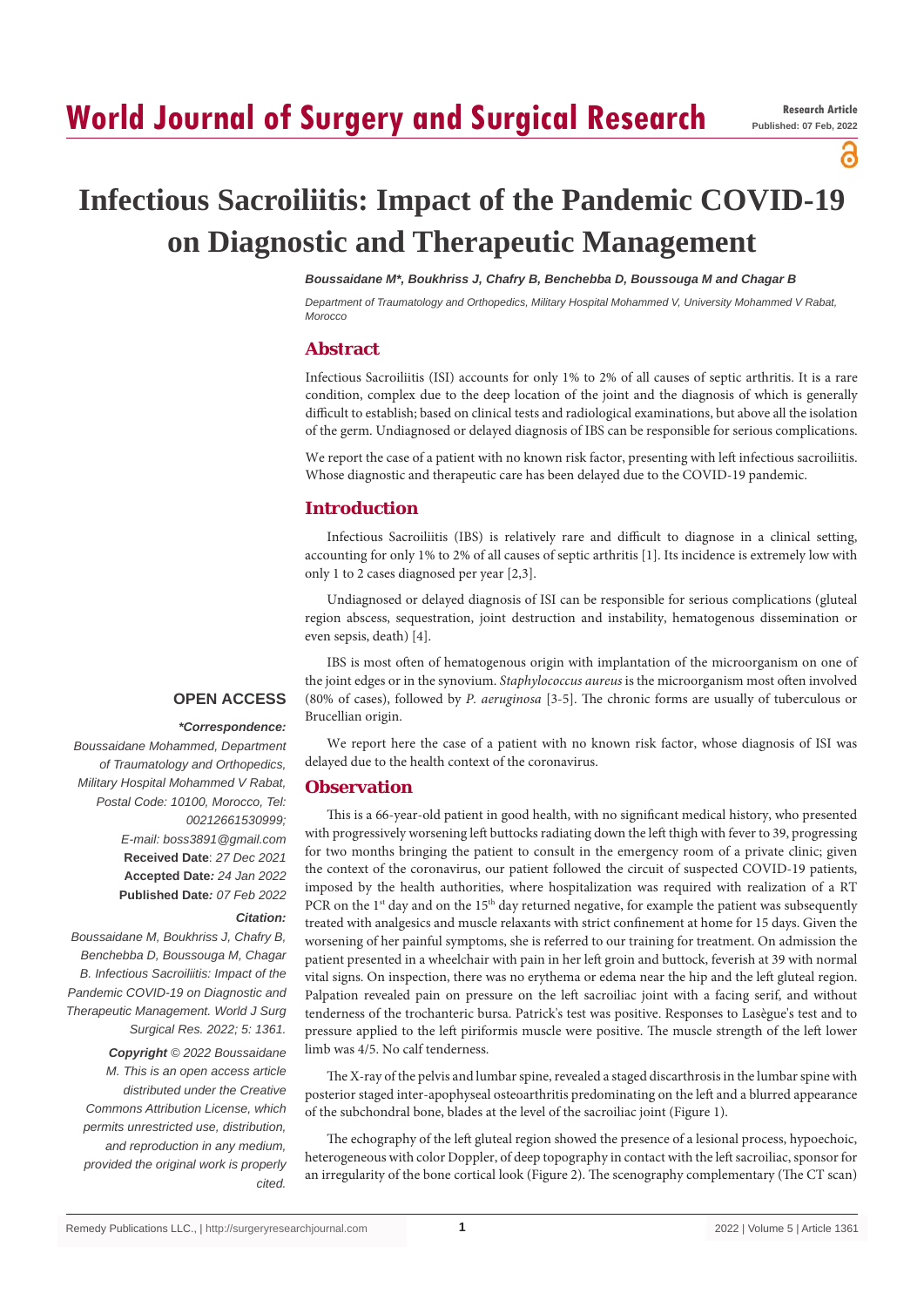

**Figure 1:** The pelvic X-ray shows a blurry appearance of the subchondral bony laminae at the left sacroiliac joint.



**Figure 2:** Ultrasound of the left gluteal region showed the presence of a lesional, hypoechoic, heterogeneous process with color Doppler hyperemia.



**Figure 3:** CT views of the pelvis showing a heterogeneous appearance of the left sacroiliac joint.

showed a hypodense mass, poorly limited, measuring 57 mm  $\times$  29 mm, located below the left sacro-iliac, filling the ischial foramen with rearrangement of the joint space (Figure 3). The MRI revealed the presence of a lesional process centered on the left-sacroiliac, with a hypersignal of the sacroiliac joint, a pseudo enlargement, and osseous erosions especially on the iliac side. The presence of the mass sitting below the foot of the sacroiliac joint of 40 mm  $\times$  41 mm, in hypersignal, containing central areas of fluid, enhancing heterogeneously with thickening of the piriform muscle, and coming into contact with the sciatic nerve (Figure 4). The scan guided percutaneous biopsy puncture (with anatomopathological and bacteriological study) was performed (Figure 5); with results in favor of a nonspecific subacute inflammatory rearrangement without signs of malignancy.

Culture showed the presence of *Staphylococcus aureus.* Thus, an antibiotic therapy adapted according to the results of the antibiogram (blood cultures -*Staphylococcus aureus* sensitive to methicillin-), parenterally; was started with the combination

Levofloxacin 500 mg  $\times$  2/day and cefazolin 2 g  $\times$ /day for 15 days then relayed orally for 4 weeks.

The evolution was marked by a marked improvement in pain symptoms with resumption of walking on day 7 of treatment, apyrexial obtained from the 3rd day. Biologically: On day 7 of treatment, the



**Figure 4:** MRI revealed the presence of a lesional process centered on the left sacroiliac, with hypersignal in the sacroiliac joint, pseudo-enlargement, and bone erosions, particularly in the iliac side.



**Figure 5:** CT sections showing the path of the CT Biopsy.

blood count was normal (leukocytes at 8000/mm<sup>3</sup>). CRP in declining kinetics: 174 mg/l on day 7, and 36 mg/l on day 14.

The patient continued to improve, both clinically and biologically with antibiotic therapy which was continued for 6 weeks.

## **Discussion**

Infectious sacroiliitis is an uncommon condition, accounting for less than 1% of all causes of septic arthritis. Most often of hematogenous origin by implantation of a microorganism on one of the joint edges (in particular the iliac side due to a very slow blood flow) or in the synovium. Among the risk factors are: Pregnancy, alcoholism, drug addiction and a neoplastic context [6]. The other predisposing factors are: A pelvic trauma or recent spinal surgery and a distant infectious focus (in adults, a urinary tract infection most often) [7].

Diagnosis of ISI is difficult and often overlooked or delayed due to its nonspecific symptoms, especially in patients initially presenting with nonspecific symptoms that are difficult to differentiate from sciatic or septic arthritis of the hip; sometimes it is an acute abdomen and septic syndrome [8].

Following the global health context of COVID-19; our patient did not have adequate management of her infection; delayed diagnosis and erroneous treatment; as well as a worsening of his clinical symptoms. Despite the atypical clinical picture (difficulty in walking, intense pain, tenderness to palpation of the left SI joint and the febrile